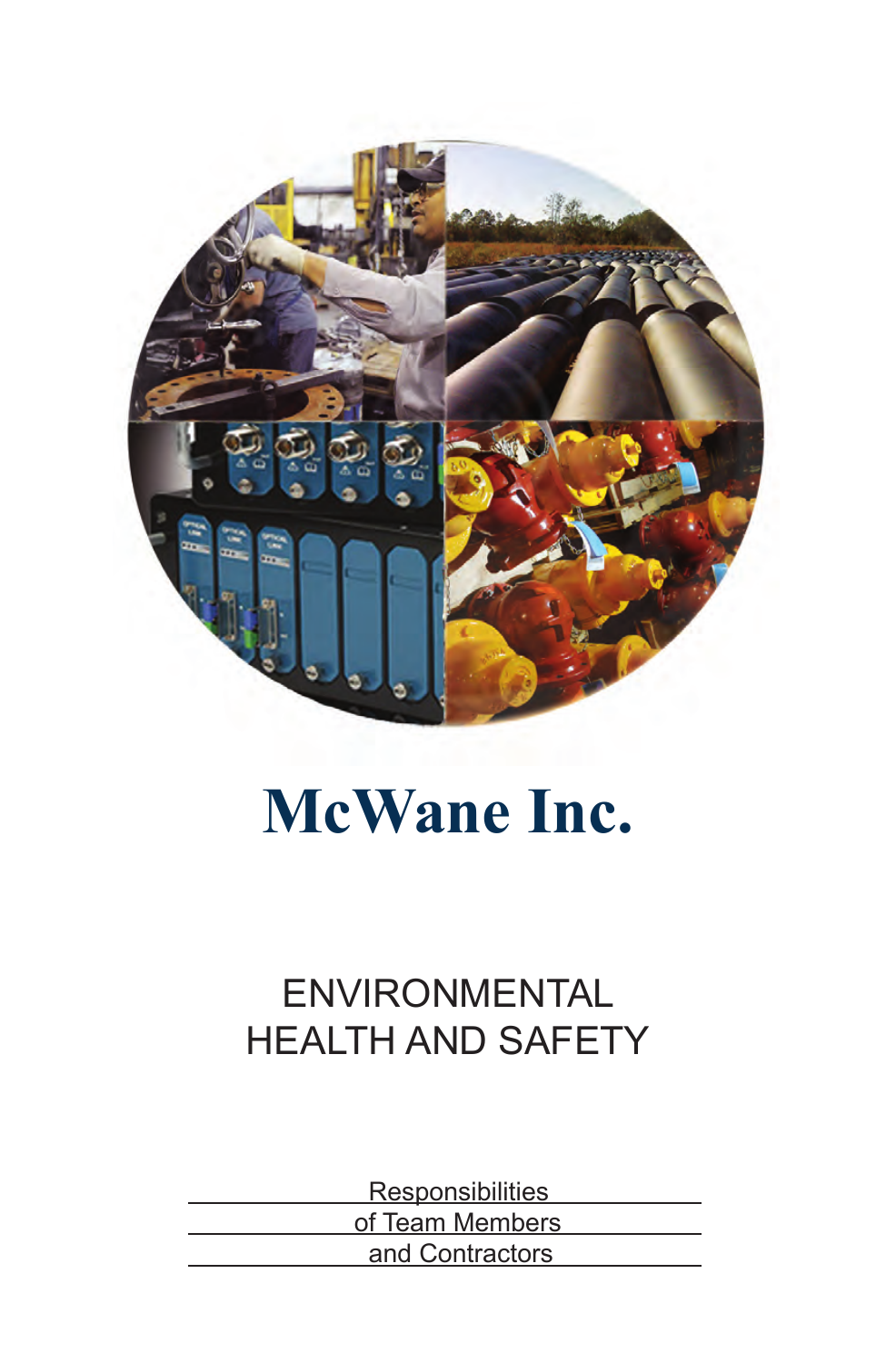#### **To All Our Valued Team Members:**

We are proud of McWane's heritage of hard-working people. For almost a century, we have provided products vital to the delivery of water and other services to our neighbors across the nation and the world. With the addition of the Technology Group, we are now building wireless network switches and monitoring equipment. Being the best in the industry means making the best products at a competitive price and at the same time being a leader in environmental, health and safety (EHS) programs.

The McWane family of companies is committed to operating and growing a sustainable business that demonstrates leadership in both production and profit while protecting the environment and providing for worker safety and health. It's a commitment from which we must never waiver.

You are an important part of the McWane team. Being a part of the team means taking your EHS responsibilities seriously. This pamphlet provides some important information about what we all must do to help our Company improve its environmental programs and workplace safety.

Together, we must commit to do what it takes to make McWane a model for our industry. It takes all of us...and it starts with you and me.

A. Hoffen Rep

G Ruffner Page Jr P R E S I D E N T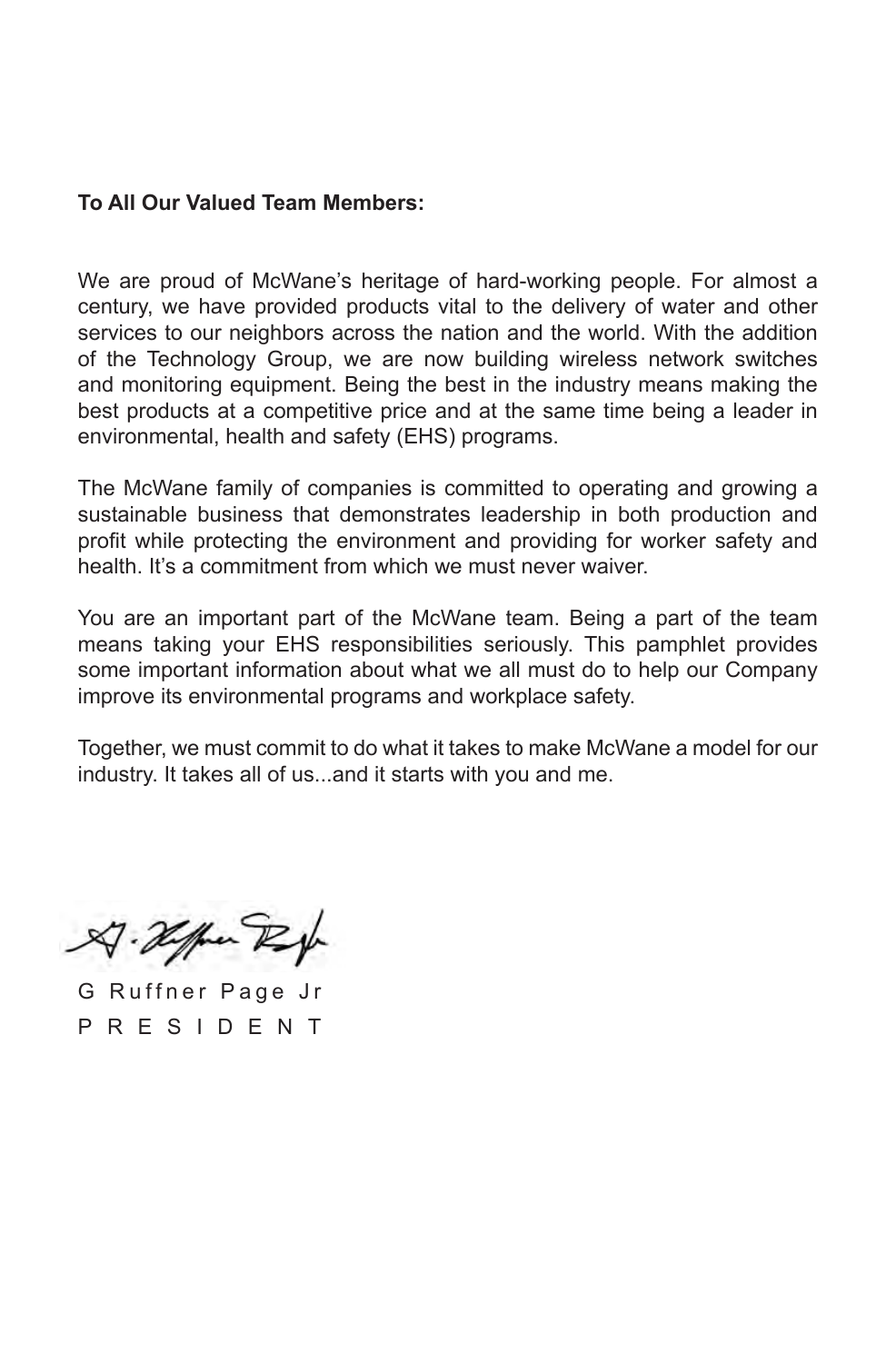

The McWane family of companies has been a part of American industry since 1921. We have a strong history, and today we're building our future.

**We Honor** our heritage by manufacturing products that are lasting and sustainable.

**We Invest** in the future of our business, our team members and our communities.

**We Commit** to excellence in integrity, service and quality.

**We Strive** to adhere to the highest standards of workplace safety and environmental stewardship.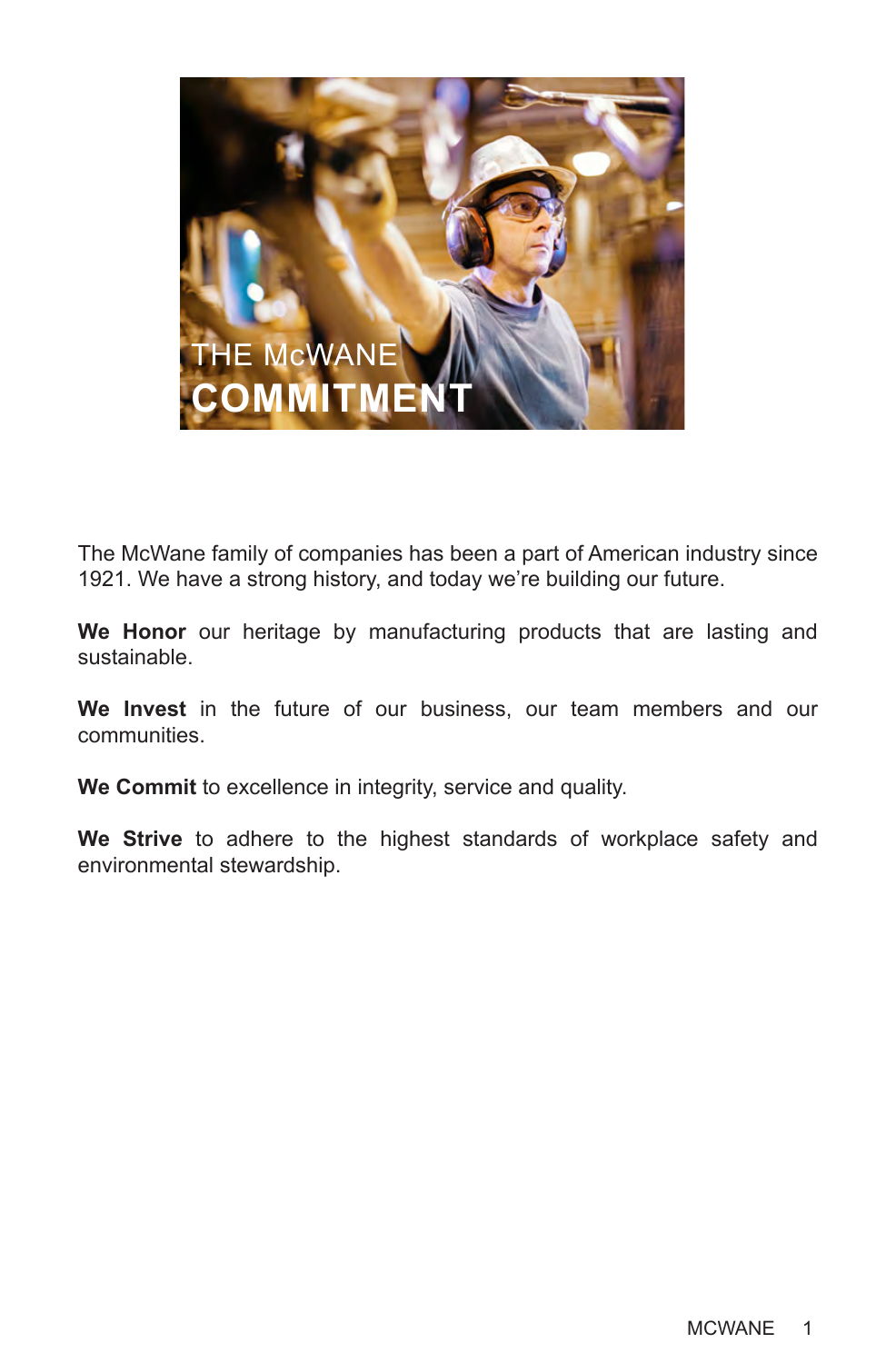

In the area of environmental, health and safety, three guiding principles provide direction for the McWane commitment to carry out our mission:

**- Compliance:** We will manage our business activities to meet all environmental, health and safety laws, as well as Company EHS policies, directives and commitments (even if they exceed government requirements).

**- Protection:** We will conduct our activities in a manner that protects the wellbeing of our team members, the public and the environment, and that meets the needs of the present without compromising the ability of future generations to meet their own needs (sustainability). Team member health and safety and protection of the environment are our highest values.

**- Continual Improvement:** We will strive to continually improve our Company's EHS performance.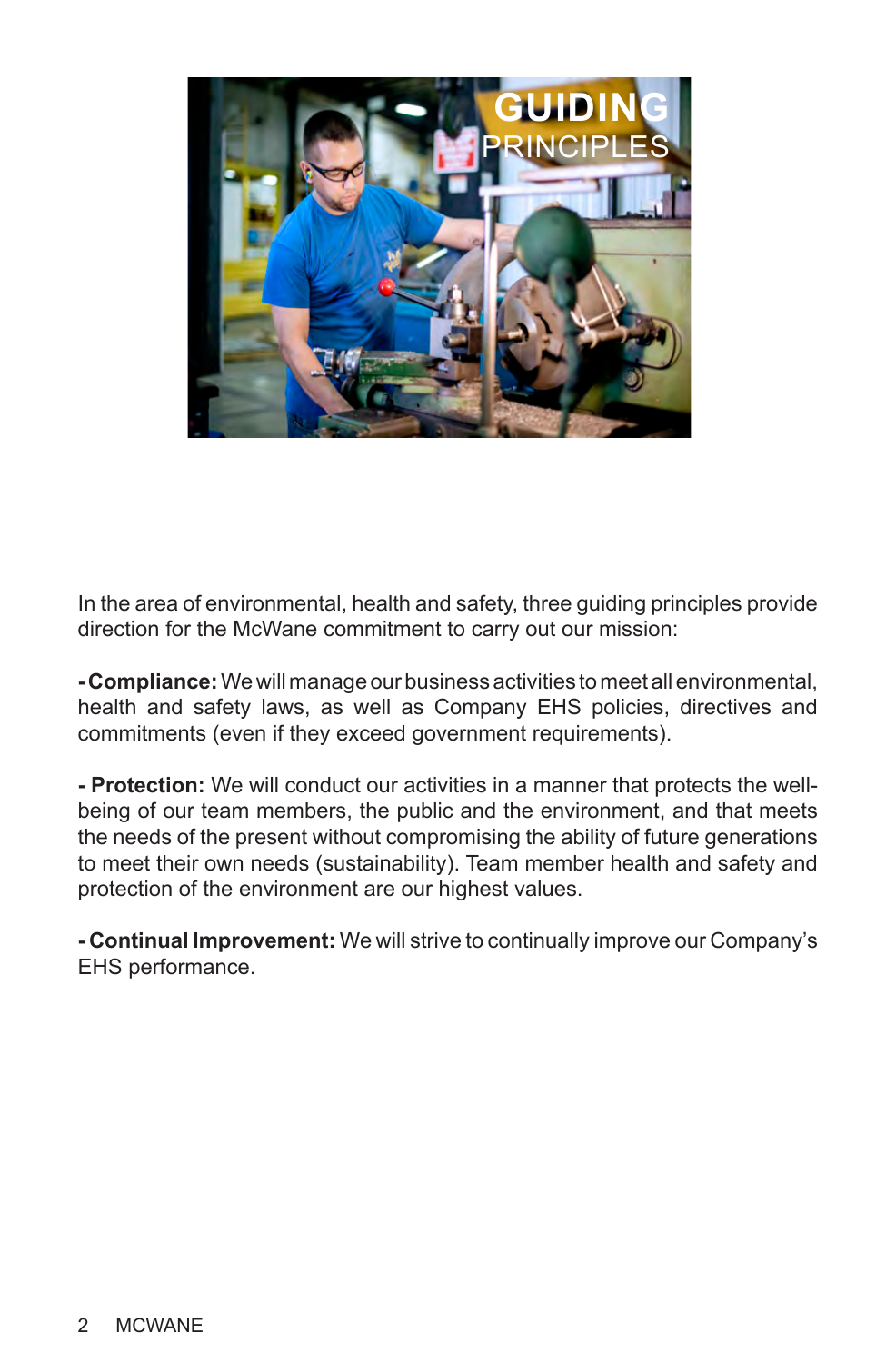

EHS is a shared responsibility at McWane. It requires cooperation with all team members at facilities and corporate in order for us to be successful. In conducting day-to-day activities as a member of our team, it is your responsibility to:

**- Work** in a safe manner and encourage your team members to do the same. If a task cannot be done safely, it should not be done at all.

**- Understand** your role in carrying out the McWane commitment to EHS programs and performance.

**- Follow** all laws, government regulations and McWane policies and procedures relating to your job requirements and performance.

**- Promote** the protection of the environment and team member health and safety at your facility.

**- Communicate** information on EHS issues or incidents with team members, supervisors, facility management or others at McWane when appropriate. If you have a question or concern about EHS issues, speak with your supervisor, facility environmental, health and safety staff or facility management about it. Your thoughts and suggestions are important to us.

**- Be Truthful,** accurate, and complete in maintaining records, submitting documents and making statements and reports to Company personnel, government agencies and others.

**- Cooperate** with the Company's environmental, health and safety audit teams, other EHS personnel, government agencies and others.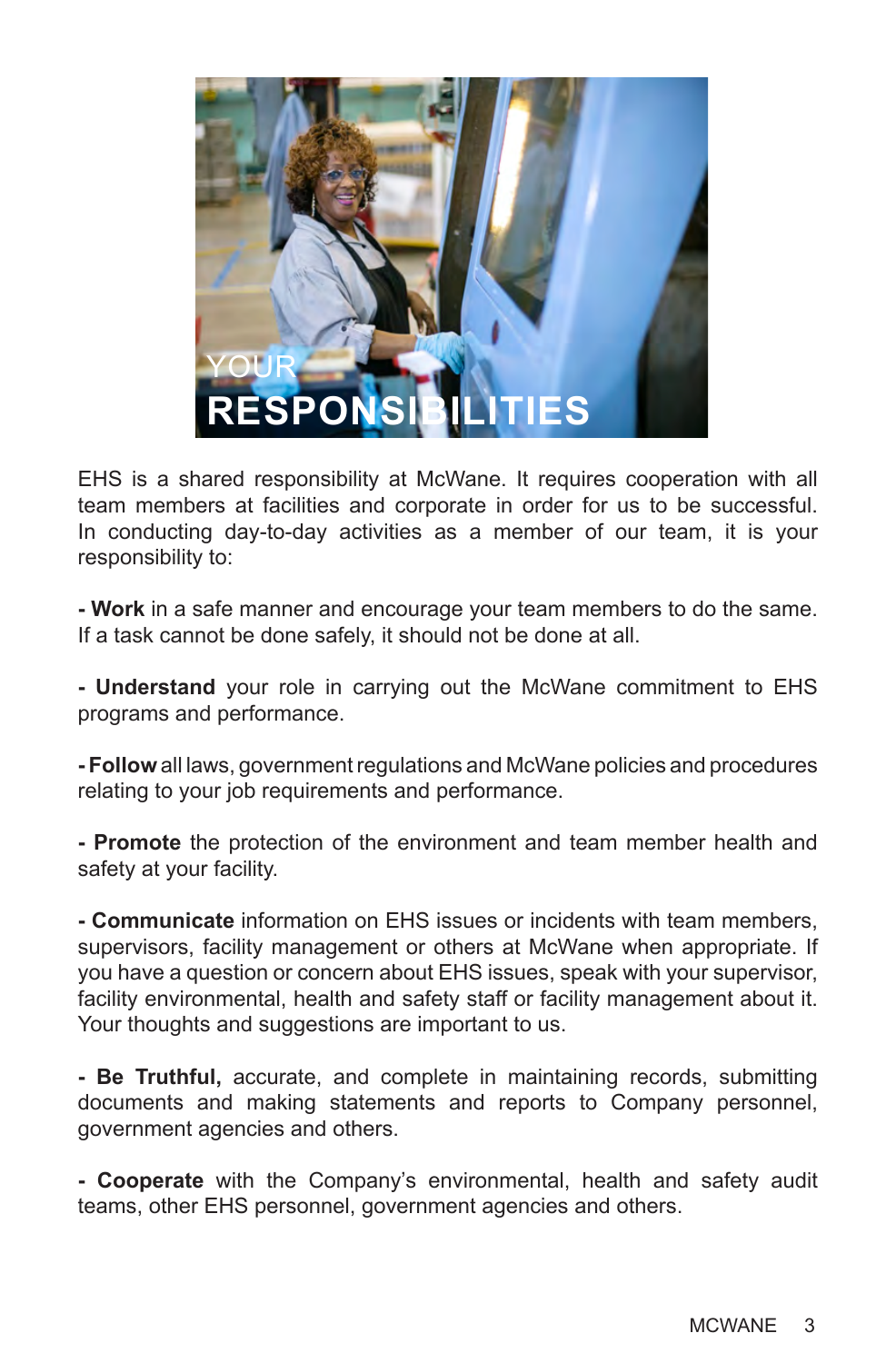These responsibilities also apply to all independent contractors of McWane. As with all job responsibilties, failure to uphold your EHS responsibilities may result in disciplinary actions or contract termination. If you are unsure about how these EHS responsibilities apply to you, or if you have any questions about any of the EHS requirements that may apply to your job or employment with the Company, contact your supervisor, facility environmental, health and safety staff, human resources department or facility management.

#### **MORE ABOUT REPORTING EHS ISSUES**

No team member or employee of an independent contractor will be discharged, disciplined or in any way discriminated against as a result of making a report or raising questions regarding EHS matters. We encourage you to bring any concern to the attention of your supervisor, EHS staff or facility management.

#### **Examples of Things You Should Report:**

- Environmental, health or workplace safety issues or hazards that you observe and believe may be harmful to you or your team members.

- Misuse of equipment and improper or unsafe work practices that may cause injury to you or your team members.

- Violations of Company policies related to EHS issues.

#### - **Any possible violations of Federal, State or Local Environmental or Health and Safety Regulations and Laws**

#### **Where or To Whom Should You Report Concerns:**

- If you see something that violates Company policies or regulations or are otherwise made aware of something that violates Company policies or regulations, speak first with your supervisor.

- If for any reason you are not comfortable bringing an issue to your supervisor, or if you reasonably believe that your supervisor has not taken appropriate action to address the matter, take your concern to the facility EHS staff, human resources director, your department head or the facility manager. If necessary, go to your general manager.

- **If you feel more comfortable reporting your concerns to a neutral third party, you may do so by calling the McWane Access Line at (877) 231- 0904. For detailed instructions on how to use the McWane Access Line, see page 6 of this brochure.**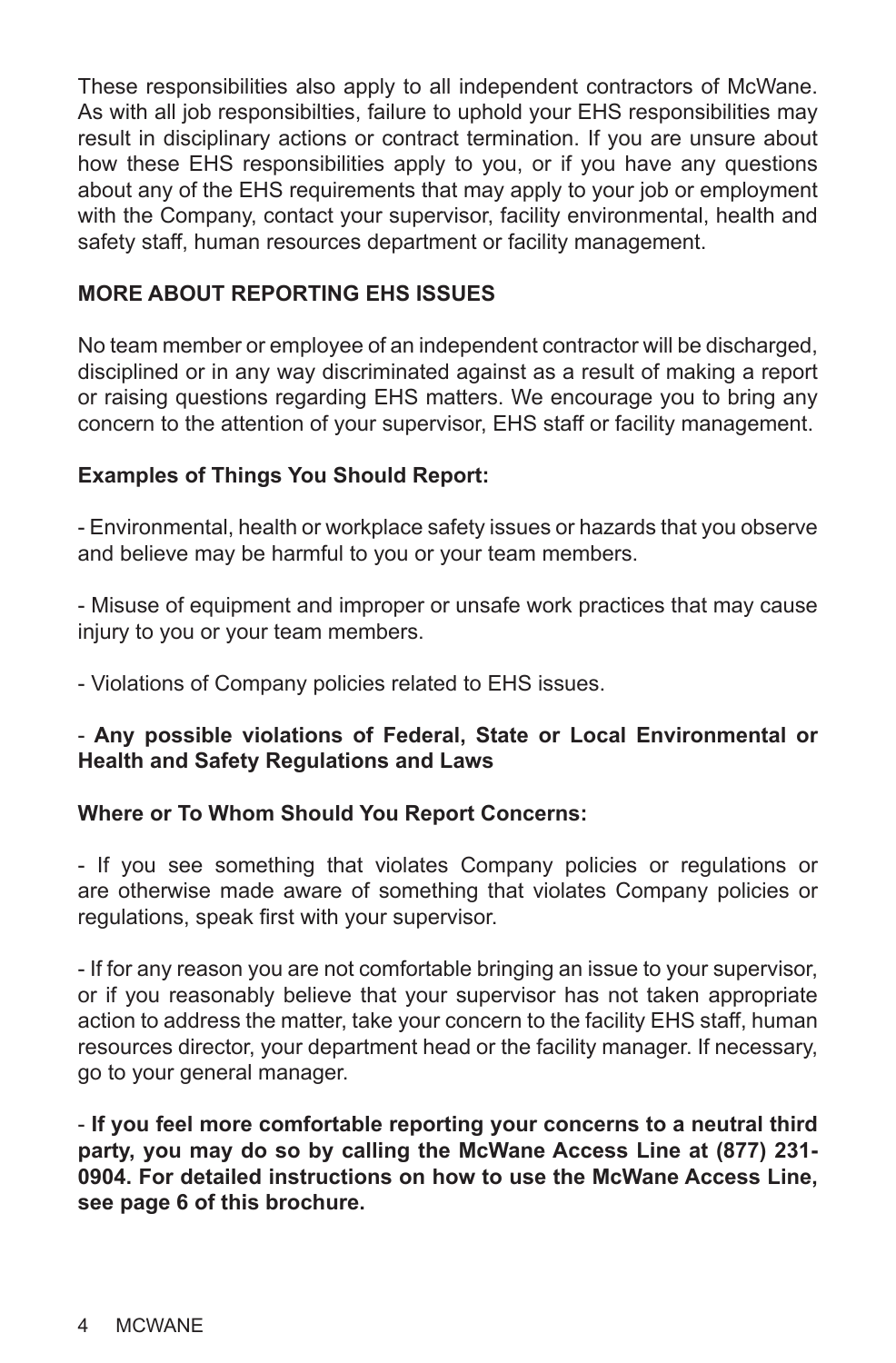

**- Participate in EHS Training:** Training in the EHS program will improve your productivity and workplace safety. Participation in training is an ongoing requirement for all team members. Certification of appropriate training will be required of all contractors for each of their employees working on McWane premises. Training needs are evaluated based on your job description. Find out about training opportunities by talking with you supervisor or human resources staff.

**- Sign an EHS Acknowledgement Statement:** All current McWane team members have received a copy of the EHS responsibilities pamphlet and must sign an acknowledgement regarding these basic responsibilities immediately. All new McWane team members will receive a copy of the EHS responsibilities document during their new hire orientation and must sign an acknowledgement regarding these basic responsibilities before starting to work at a McWane facility. The EHS Responsibility Statement is attached to the back of this pamphlet. Fill out the information requested, tear off the acknowledgement form, and return it to your supervisor or human resources department. This acknowledgement will become a part of your permanent personnel file.

This pamphlet should also be provided to all independent contractors prior to their beginning work at a McWane facility. The acknowledgement statement attached to the back of this document must be completed and returned to the contractor's facility contact or human resources department at the facility where the contractor will be working.

**- Talk About It:** Each team member and contractor has a responsibility to help our Company and each facility in the McWane family continue its success in improving EHS programs. You owe it to yourself and to fellow team members to talk about the programs and work practices you learn about in training and in your everyday experiences on the job. Problems or concerns that are not brought to our attention cannot be addressed; so talking about them, reporting them and offering suggestions are important first steps in assisting us to make positive changes in caring for our environment and team member health and safety.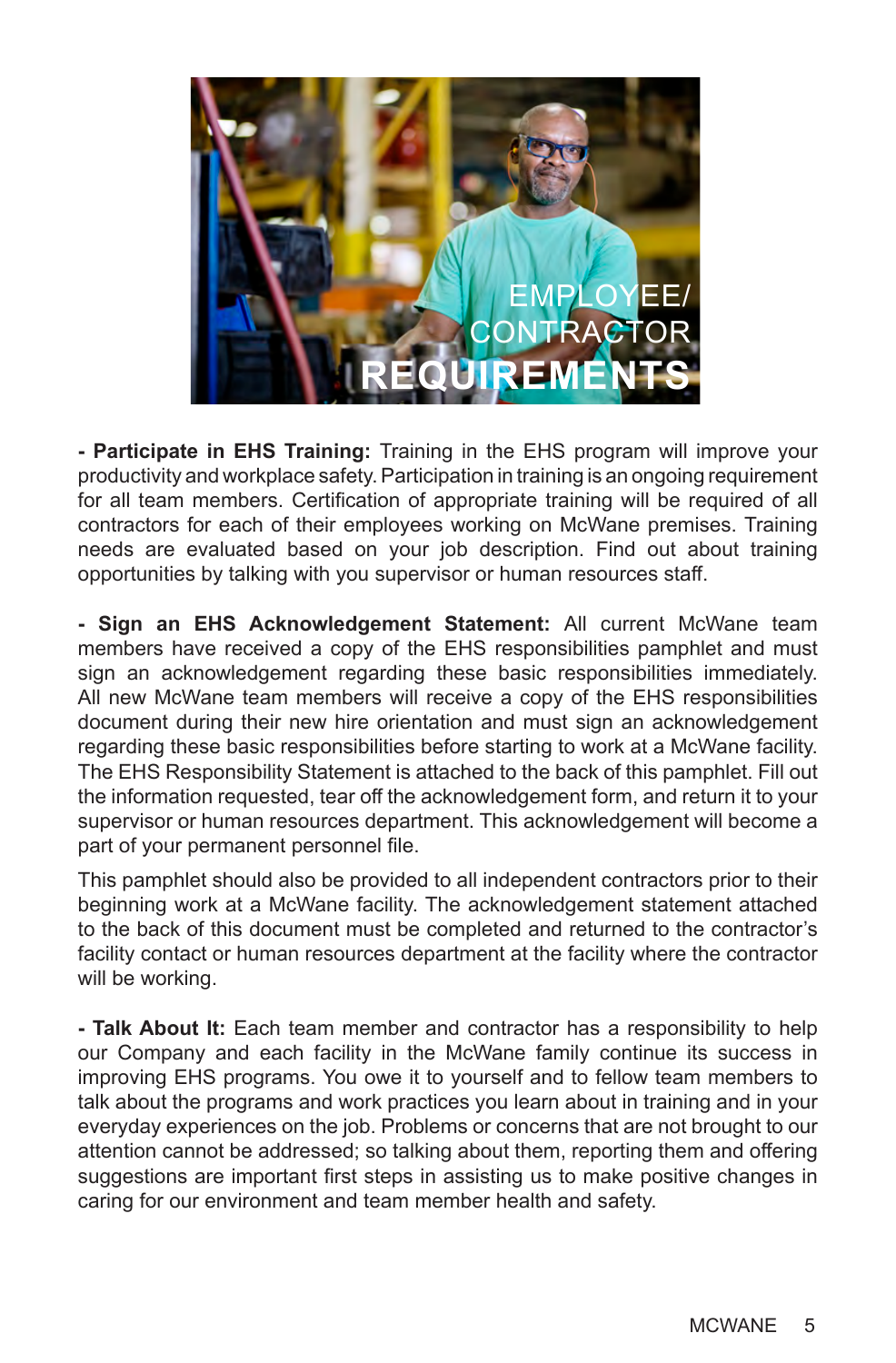

#### **The McWane Access Line**

The McWane corporate office in Birmingham, Alabama, has established the MCWANE ACCESS LINE. The line is a toll-free number that you can call 24 hours a day, seven days a week if you believe that your questions, concerns or issues that you have identified have not been appropriately responded to by local facility management.

#### **How to Use the McWane Access Line:**

**- Dial Toll-Free 1-877-231-0904.** Your call will be answered by a qualified, thirdparty professional who will take your information and ask questions that will assist us in providing a response or taking action when necessary. Spanish speaking translators are readily available, and other languages may be translated through a special service when needed.

- You may call the Access Line anonymously, i.e., without providing your name or other identifying information. However, the person taking your call may ask you to identify yourself if a response to you would require that we know who you are and how to get in touch with you.

- If you choose not to give your name or other information, you will be given a number that will identify you to the Access Line staff in the event that you need to call back for further assistance regarding the matter you reported.

- The Access Line cannot guarantee a response to you if the matter you are reporting would require us to know who you are and you choose to remain anonymous.

- Remember...you will not be disciplined or otherwise discriminated against for making a report to the Access Line. Any form of retaliation is strictly prohibited.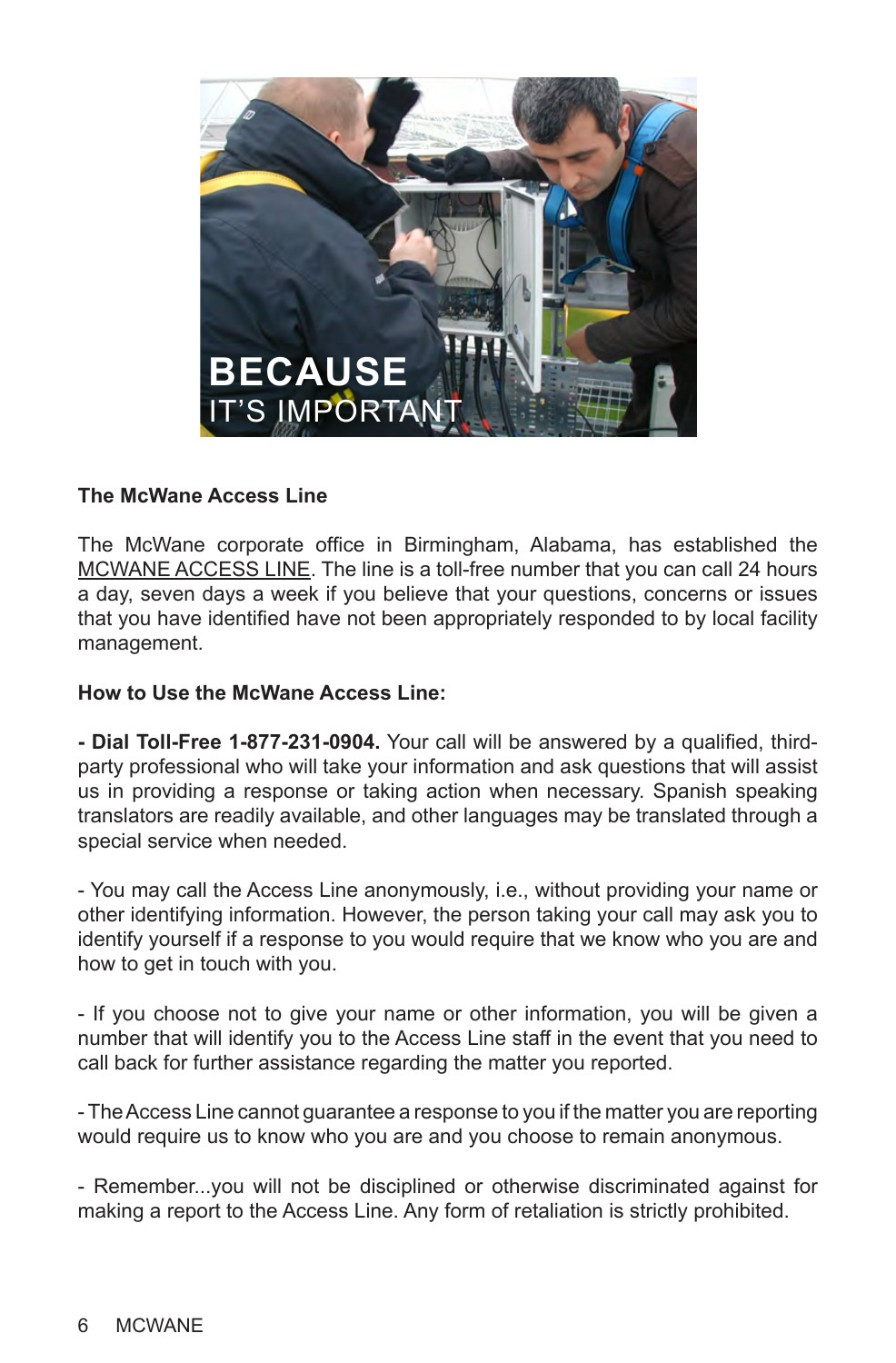This is a perforated page to be torn off, completed by each team member and independent contractor, and returned to the human resources department or contractor's facility contact.

## **Environmental, Health, and Safety Acknowledgement Statement**

I hereby certify that I have been provided with the McWane EHS pamphlet, and I agree that it is my responsibility to comply with all policies, guidelines and obligations contained (or incorporated by reference) therein. I understand that failure to follow McWane's policies as set forth therein could result in disciplinary action against me, including termination of employment or my contract with the Company.

I acknowledge that the information provided to me in this pamphlet does not constitute an employment contract, or a guarantee of contiued employment with McWane, Inc.

This acknowledgement statement must be returned to your supervisor or human resources department. This statement will become a part of your permanent personnel file.